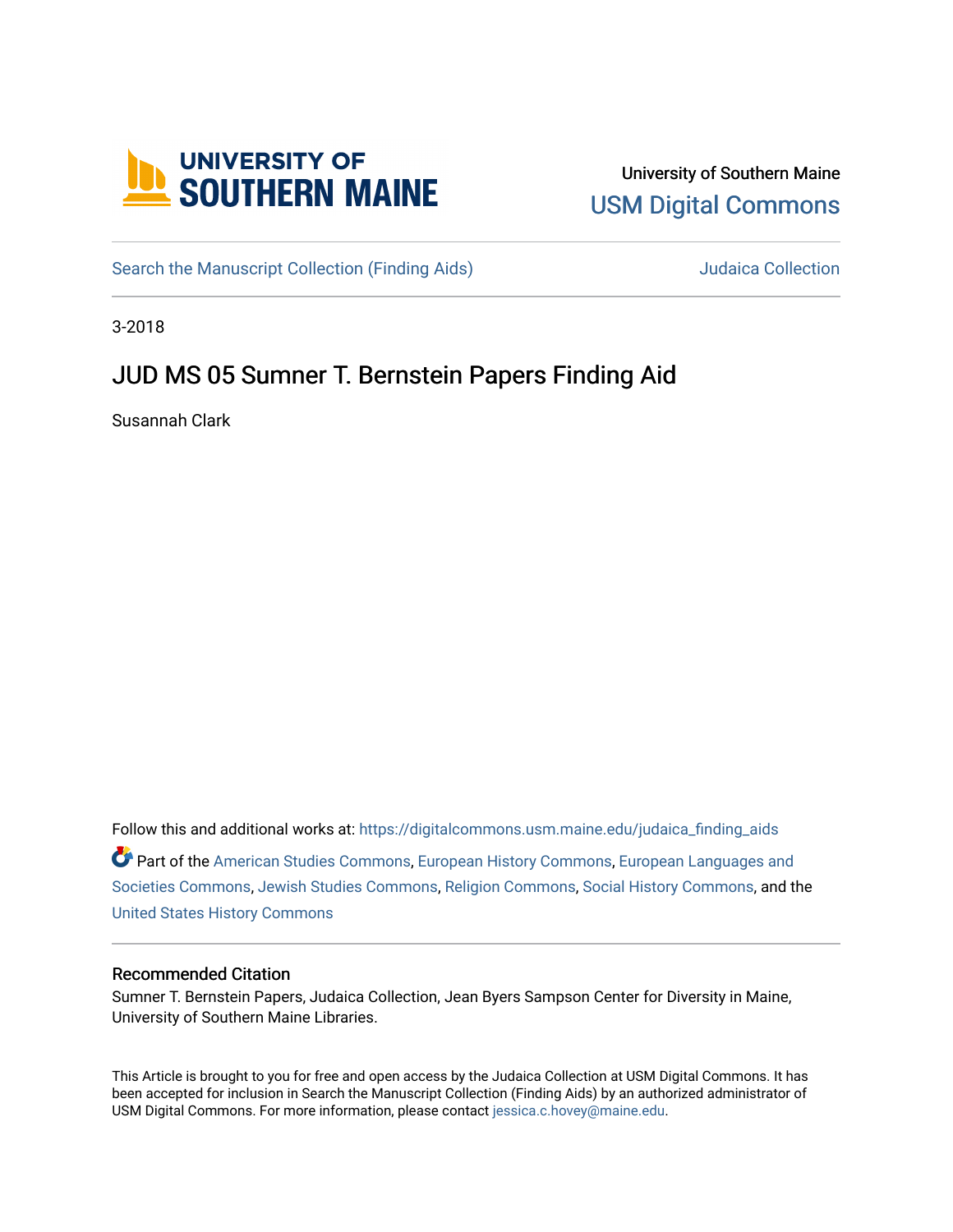# **UNIVERSITY OF SOUTHERN MAINE LIBRARIES SPECIAL COLLECTIONS**

# **JEAN BYERS SAMPSON CENTER FOR DIVERSITY IN MAINE JUDAICA COLLECTION**

## **SUMNER T. BERNSTEIN PAPERS JUD MS 5**

**Total Boxes: 10 Linear Feet: 5**

**By Susannah Clark and Meghan Atherton**

> **Portland, Maine January 2013 rev. March 2018**

**Copyright 2013 by the University of Southern Maine**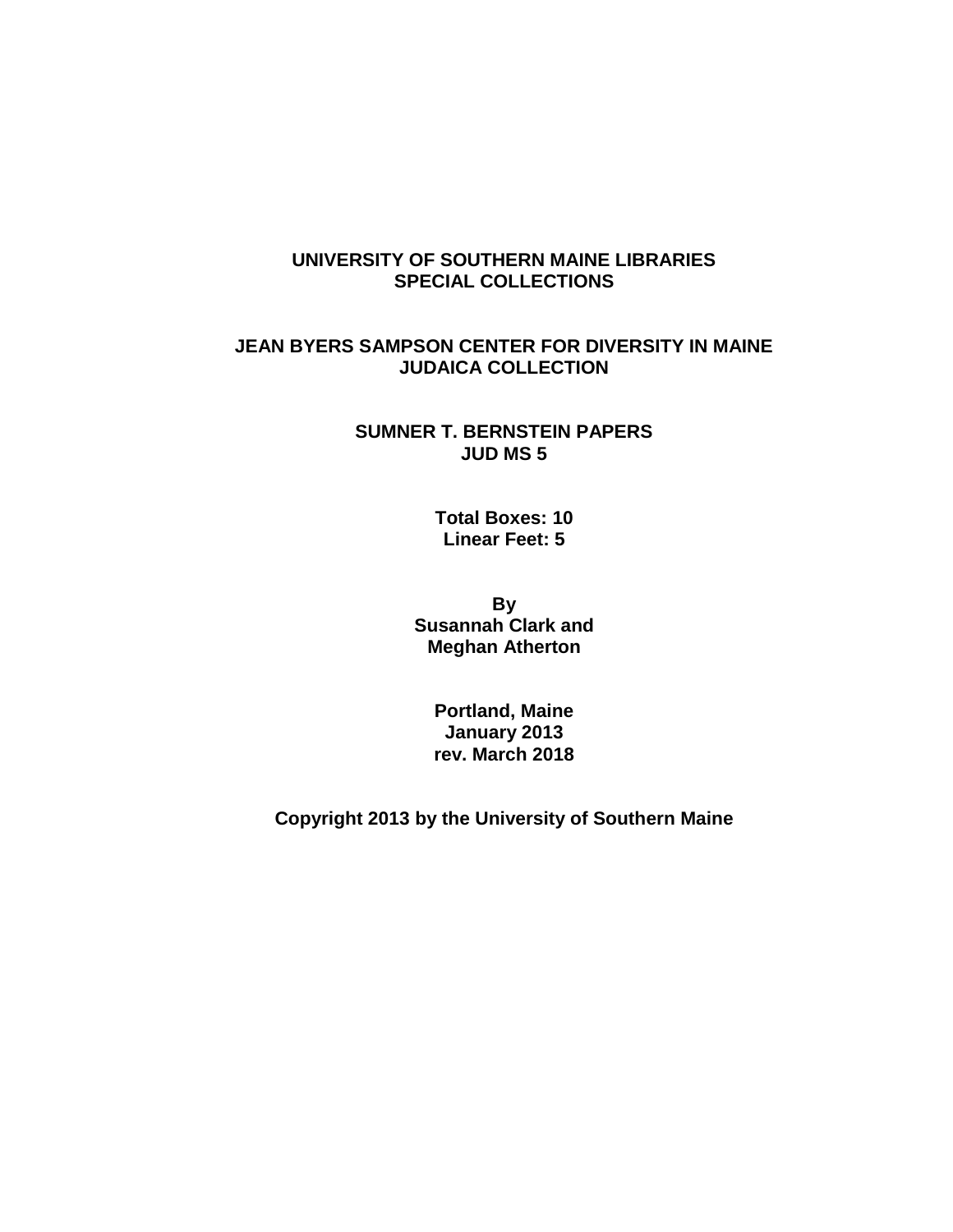# **Administrative Information**

Provenance: The Sumner T. Bernstein Papers were created by Sumner T. Bernstein and compiled by Rosalyne Bernstein, who donated the material in 2003, with additional materials donated in 2007.

Ownership and Literary Rights: The Sumner T. Bernstein Papers are the physical property of the University of Southern Maine Libraries. Literary rights, including copyright, belong to the creator or her/his legal heirs and assigns. For further information, consult the Head of Special Collections.

Cite as: Sumner T. Bernstein Papers, Judaica Collection, Jean Byers Sampson Center for Diversity in Maine, University of Southern Maine Libraries.

Restrictions on access: Some materials are restricted until the year 2042.

# **Biographical Sketch**

Sumner Thurman Bernstein (1924 - 2002) grew up in Portland, Maine. His parents were both lawyers. Bernstein served in the South Pacific with the Army of the United States during World War II (achieving the rank of Captain) and attended Harvard University for his undergraduate education and for law school. In 1949, he married Rosalyne Spindel, then a student at Radcliffe College, and returned to Portland to join his father and uncle's law practice, Bernstein and Bernstein. Sumner helped this practice grow and expand into Bernstein, Shur, Sawyer and Nelson in 1964. Bernstein continued his law practice at this firm for over fifty years, until his final illness in 2002.

Bernstein was very engaged in service to his community in Portland, in addition to his professional engagements. He participated in a range of civic and Jewish community organizations, often serving as president or chair of these groups for a portion of his tenure. The organizations he was involved with include: Portland City Council; Portland School Committee; Portland Housing Authority; Downtown Portland Corporation; Maine State Bar Association; Maine Bar Foundation; Jewish Federation of Southern Maine; Temple Beth El; Maine Jewish Council; Jewish Community Center; National Council of the American-Israel Public Affairs Committee; Pine Tree Council of the Boy Scouts of America; Portland YMCA; Maine Medical Center; Portland Public Library; and World Affairs Council of Maine. Bernstein also served as an adjunct professor at the University of Maine School of Law from 1993-98, was a member of their Board of Visitors, and served as an instructor at the Osher Lifelong Learning Institute of the University of Southern Maine.

After his death, Bernstein's professional and civic legacy was honored by the creation of a Professorship of Law at the University of Maine School of Law, and the Sumner Bernstein Forum for International Understanding, an annual forum conducted by the World Affairs Council of Maine.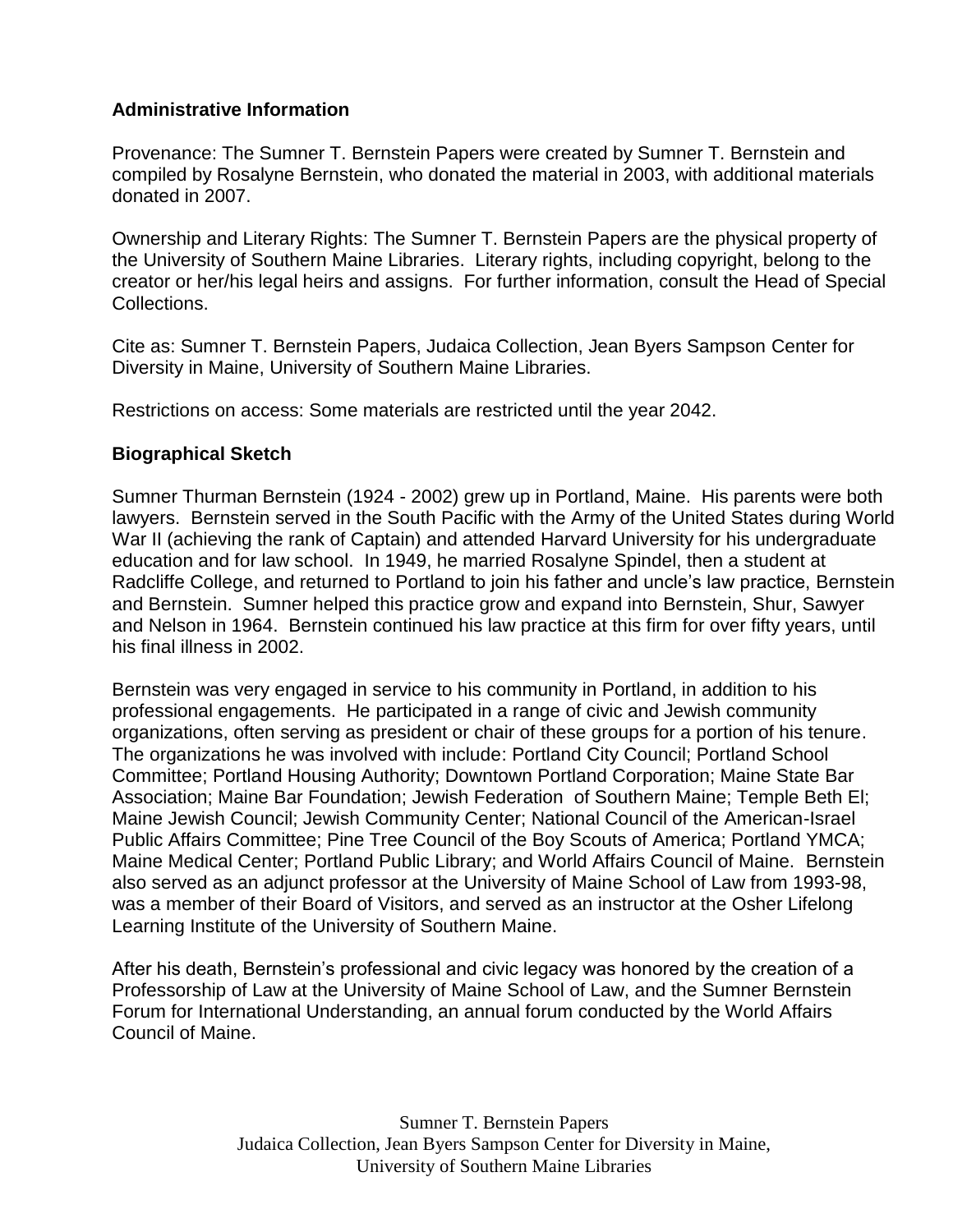# **Description of the Papers**

The Papers document Bernstein's civic work and personal life. They include correspondence, newspaper clippings, and text of his speeches and talks. Of particular interest are 25 folders of family correspondence dating from 1940 to 1945, which include letters covering Bernstein's military training and World War II service. Other records and reminiscences of his army service and Harvard education are present, as well. Newspaper clippings extensively document Bernstein's work with the Portland City Council in the late 1950's and early 1960's. The Papers also include materials related to his final illness and death, including letters of sympathy and condolence, information about contributions made in his honor, obituaries, eulogies, and other tributes, and videos/cassettes of memorial services and other celebrations of his life. The Papers include two albums – one documenting the 85-year history of Bernstein, Shur, Sawyer, and Nelson and the other a collection of notes and photos compiled for The Jewish Community Alliance of Southern Maine's Evening to Honor Sumner and Rosalyne Bernstein.

The Papers are organized into four series:

## Series 1. Professional and Community Life

This series is divided into the sub-series of Bernstein, Shur, Sawyer and Nelson, Speeches and Writings, and Organizational Involvement and Honors. It contains business cards, announcements, and other materials related to Bernstein's law practice, as well as professional correspondence and written speeches and remarks made for a variety of professional and community organizations, including an article for the Portland Press Herald on Public Policy and the Middle East (Folder 12). This series also contains newspaper clippings regarding Bernstein's public service with the City Council and other organizations, and various awards and recognition of service. Sub-series 1.3 is arranged roughly chronologically.

#### Series 2. World War II

This series is divided into the sub-series of Correspondence and Documents. It consists predominantly of Bernstein's regular correspondence with family members during his service in the war. It also contains official military correspondence and documentation, a photograph of Bernstein in New Hebrides, and Bernstein's own written reminiscence of his time in service.

#### Series 3. Personal

This series contains materials related to Bernstein's education, family and general correspondence, and personal business documents. This series also contains correspondence with friends and colleagues during Bernstein's final illness.

#### Series 4. Posthumous

This series contains an obituary written by Bernstein's wife (Rosalyne), and other obituaries and eulogies by family and colleagues. Folder 71 contains a guest book from Bernstein's funeral home. Folder 72 contains an audio recording of Bernstein's funeral. This series also contains official memorials from the Maine State Legislature and the Portland City Council, as well as several memorial publications. Folders 81-92 contain cards and letters expressing condolence and detailing memorial contributions made in honor of Bernstein.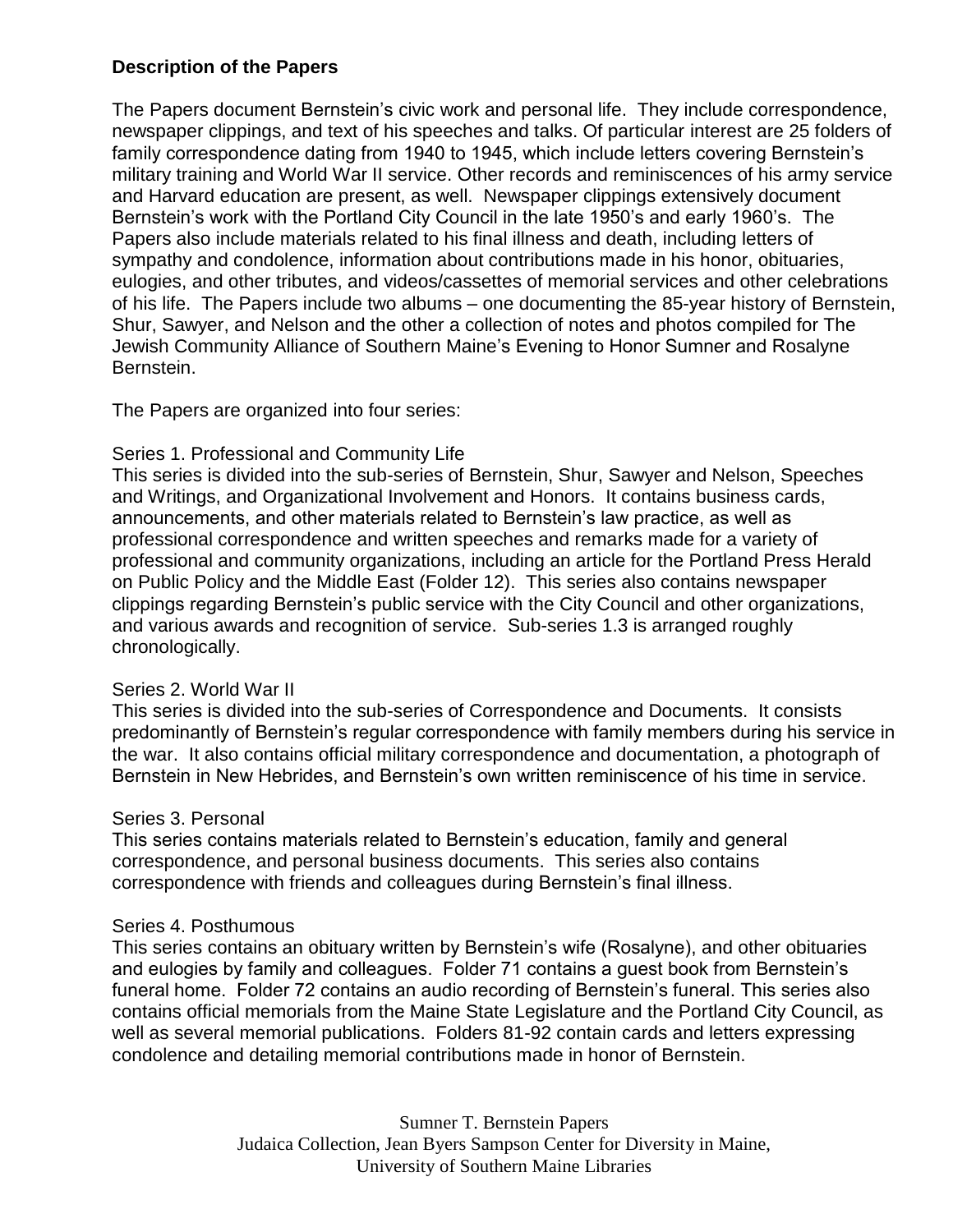### Series 5. Restricted

This series consists of materials restricted from public access to guard the privacy of individuals. Listed within their regular series, they are included here to give their physical location. Materials include lists of organization members with addresses, phone numbers, and email addresses; correspondence with email addresses; and personal and contact information of extended family members.

## Series 6. Addendum

This series contains one letter, which is part of the World War I Correspondence in Series 2. The other materials in the addendum are part of Sumner Bernstein's personal papers listed in Series 3.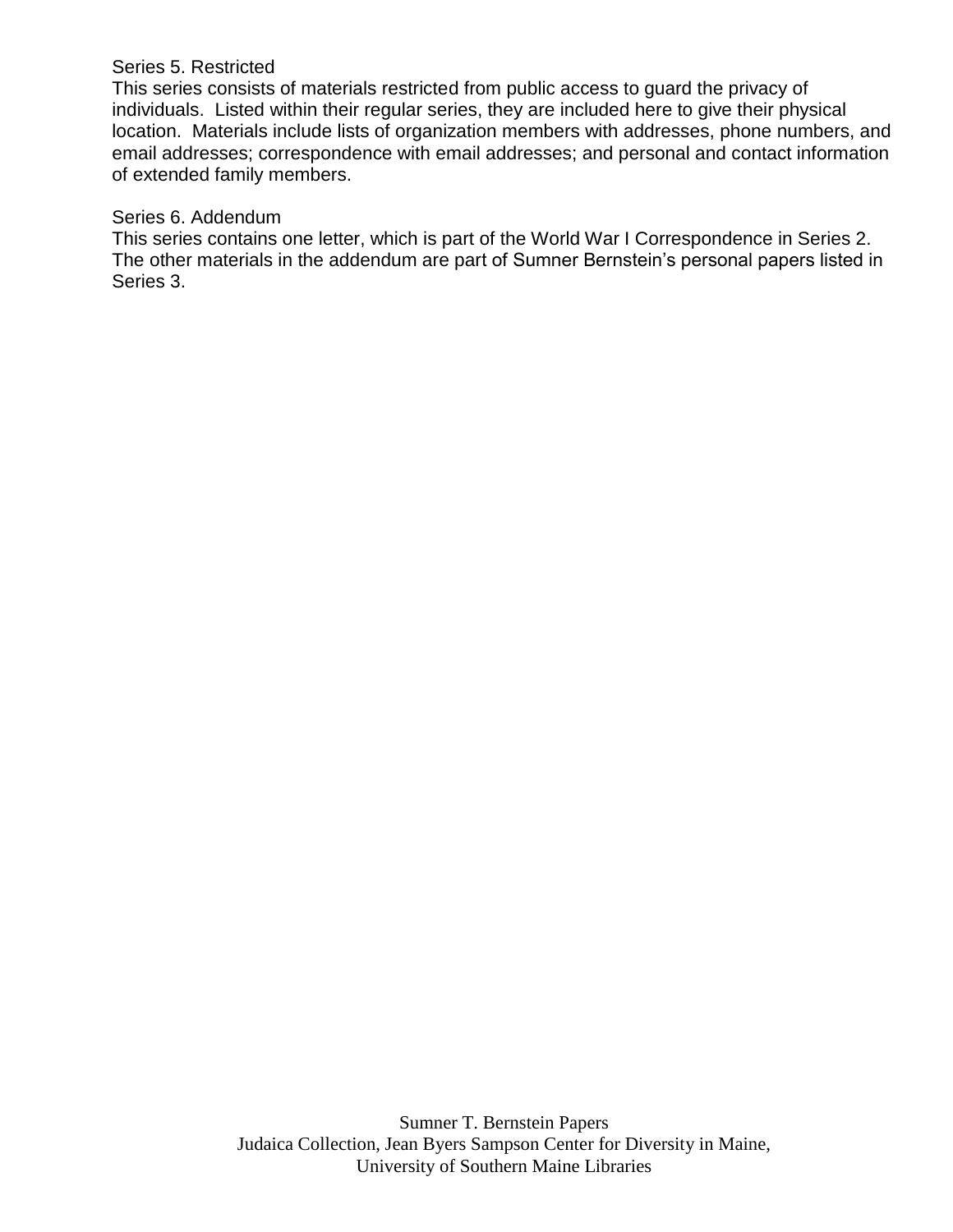Box Folder Title **Date(s)** 

# **Series 1.1 Professional and Community Life. Bernstein, Shur, Sawyer and Nelson (1949-2002, undated)**

| 1              | 1               | Business Card and Announcements, Bernstein and<br>Bernstein/ Bernstein, Shur, Sawyer and Nelson           | 1949, 1985, 1996,<br>undated |
|----------------|-----------------|-----------------------------------------------------------------------------------------------------------|------------------------------|
| 1              | $\overline{2}$  | <b>Professional Correspondence</b>                                                                        | 1950-1951                    |
| 1              | 3               | Remarks for Bernstein, Shur, Sawyer and Nelson<br>Some materials are RESTRICTED                           | 1975, 1996, 2000             |
| 1              | 4               | Summary Report, The Maine Commission on Legal<br><b>Needs</b>                                             | 1990                         |
| 1              | 5               | Report, Non-Adversarial Forum Committee                                                                   | 1996                         |
| 1              | 6               | Bernstein, Shur, Sawyer and Nelson,<br>The First 75 Years 1915-1990                                       | 1990, 2002                   |
| 1              | 7               | VHS, Interview with attorneys Lancaster, Bernstein<br>and Putnam on Changes in the Law Profession         | 1999                         |
| 1              | 8               | Bernstein, Shur, Sawyer and Nelson Family Album<br>1915-2000                                              | [2002]                       |
|                |                 | Series 1.2 Professional and Community Life. Speeches and Writings<br>(1950-2001, undated)                 |                              |
| 1              | 9               | Speeches and Writings 1950 - 1965                                                                         | 1950-1965                    |
| 1              | 10              | <b>Comments Regarding Public Service</b>                                                                  | 1950-1957, undated           |
| $\overline{2}$ | 11              | Comments Regarding Jewish Community/Temple<br><b>Beth El</b>                                              | 1951, 1982, 2001,<br>undated |
| $\overline{2}$ | 12 <sup>2</sup> | Portland Press Herald Guest Column on Public Policy<br>and the Middle East                                | 1996                         |
|                |                 | Series 1.3 Professional and Community Life. Organizational Involvement and Honors<br>(1944-2002, undated) |                              |
| $\overline{2}$ | 13              | <b>Public Service Correspondence</b>                                                                      | 1950-1961                    |
| 2              | $14 - 15$       | <b>Portland City Council</b>                                                                              | 1955-1963                    |
| $\overline{2}$ | 16              | Campaign for New Portland Public Library                                                                  | 1978                         |

|  | . .                           |                  |
|--|-------------------------------|------------------|
|  | Maine State Bar Association   | 1959, 1976-2001, |
|  | Some materials are RESTRICTED | undated          |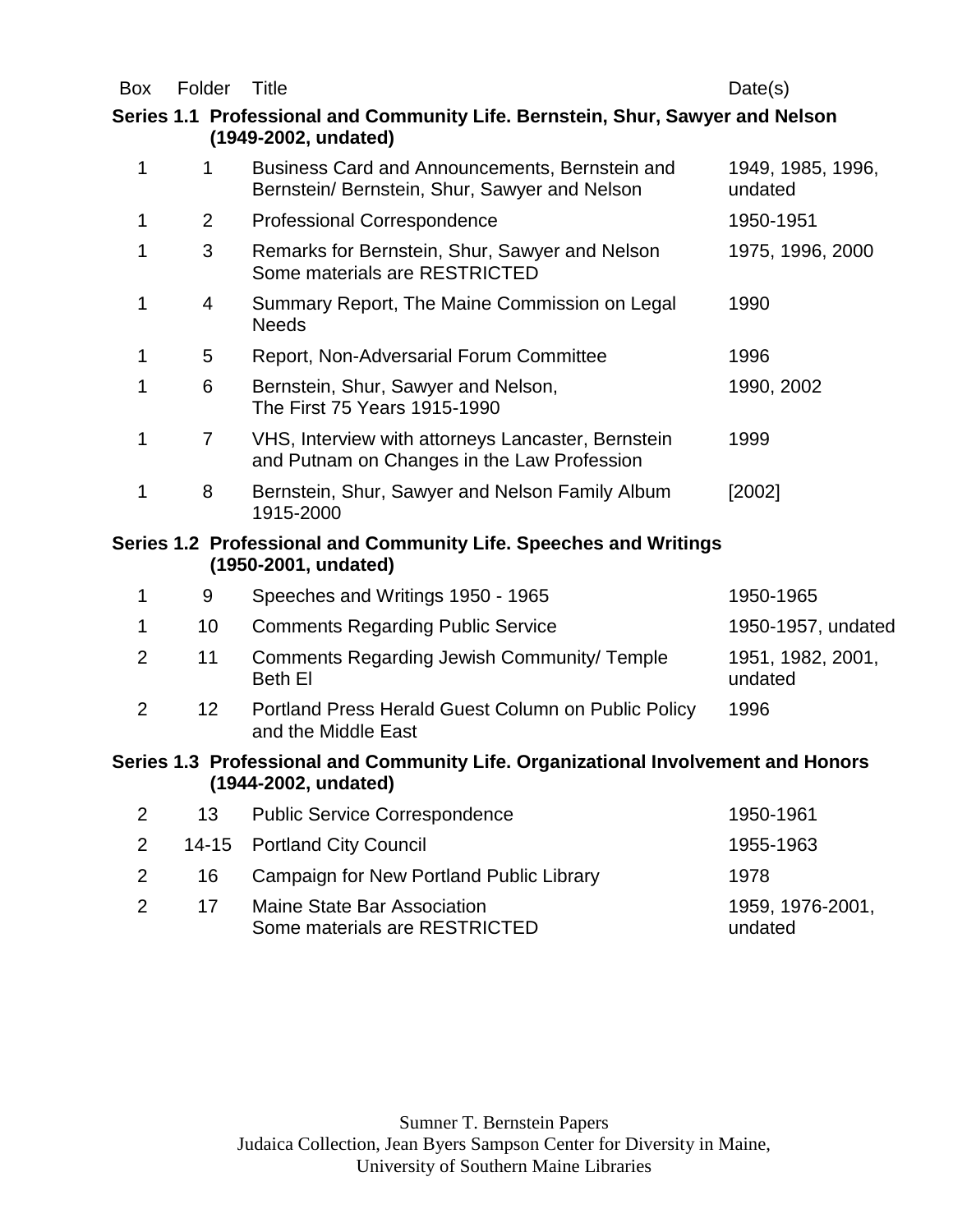Box Folder Title **Date(s)** 

**Series 1.3 Professional and Community Life. Organizational Involvement and Honors (cont'd)**

| $\overline{2}$ | 18    | <b>National Conference of Bar Examiners</b>                                    | 1984-1987, 1994              |
|----------------|-------|--------------------------------------------------------------------------------|------------------------------|
| 2              | 19    | Savings Banks of Maine                                                         | 1964, 1977                   |
| $\overline{2}$ | 20    | <b>Casco Northern Bank</b>                                                     | 1965, 1984                   |
| $\overline{2}$ | 21    | <b>Bowdoin College Family Association</b>                                      | 1975-1976                    |
| $\overline{2}$ | 22    | <b>Estate Planning Courses</b>                                                 | 1962, 1963, 2002,<br>undated |
| 2              | 23    | Jewish Community and Leadership on Israel<br>Some materials are RESTRICTED     | 1944-2001                    |
| $\overline{2}$ | 24    | Volunteerism and Community Recognition Awards 1996-2001, undated               |                              |
| $\overline{2}$ | 25    | <b>Newspaper Clippings</b>                                                     | 1945-1961, 2001              |
| $\overline{2}$ | 26    | Program, "An Evening to Honor Sumner and Rosalyne<br>Bernstein"                | 2000                         |
| 9              |       | Album of Donations from "An Evening to Honor Sumner<br>and Rosalyne Bernstein" | 2000                         |
| 9              |       | Photos, "An Evening to Honor Sumner and Rosalyne<br>Bernstein"                 | 2000                         |
| 3              | 27    | Junior Achievement Maine Business Hall of Fame                                 | 2002                         |
| 3              | 28    | VHS, Junior Achievement Maine Business Hall of<br>Fame                         | 2002                         |
|                |       | Series 2.1 World War II. Correspondence (1941-1951, undated)                   |                              |
| $3 - 4$        | 29-52 | World War II Correspondence                                                    | 1941-1951, undated           |
| 11             | 128   | World War II Correspondence                                                    | 1946 Jun 11-12               |
|                |       | See Addendum                                                                   |                              |
| 4              | 53    | World War II Correspondence Envelopes (Empty)                                  | 1945                         |
|                |       | Series 2.2 World War II. Documents (1943-1951, undated)                        |                              |
| 4              | 54    | Military Documentation and Official Correspondence                             | 1943-1951, undated           |
| 4              | 55    | <b>Photo of Sumner in New Hebrides</b>                                         | 1945                         |
| 4              | 56    | Sumner's World War II Reminiscence                                             | undated                      |
|                |       | Series 3 Personal (1936-2002, undated)                                         |                              |
| 4              | 57    | <b>Harvard University and Early Education Documents</b>                        | 1936, 1940-1948              |
| 4              | 58    | <b>Family Correspondence</b>                                                   | 1940                         |
| 4              | 59-60 | <b>General Correspondence</b>                                                  | 1944-1951                    |
| 4              | 61    | Correspondence with Grandchildren<br>Some materials are RESTRICTED             | 2001-2002                    |

Sumner T. Bernstein Papers Judaica Collection, Jean Byers Sampson Center for Diversity in Maine, University of Southern Maine Libraries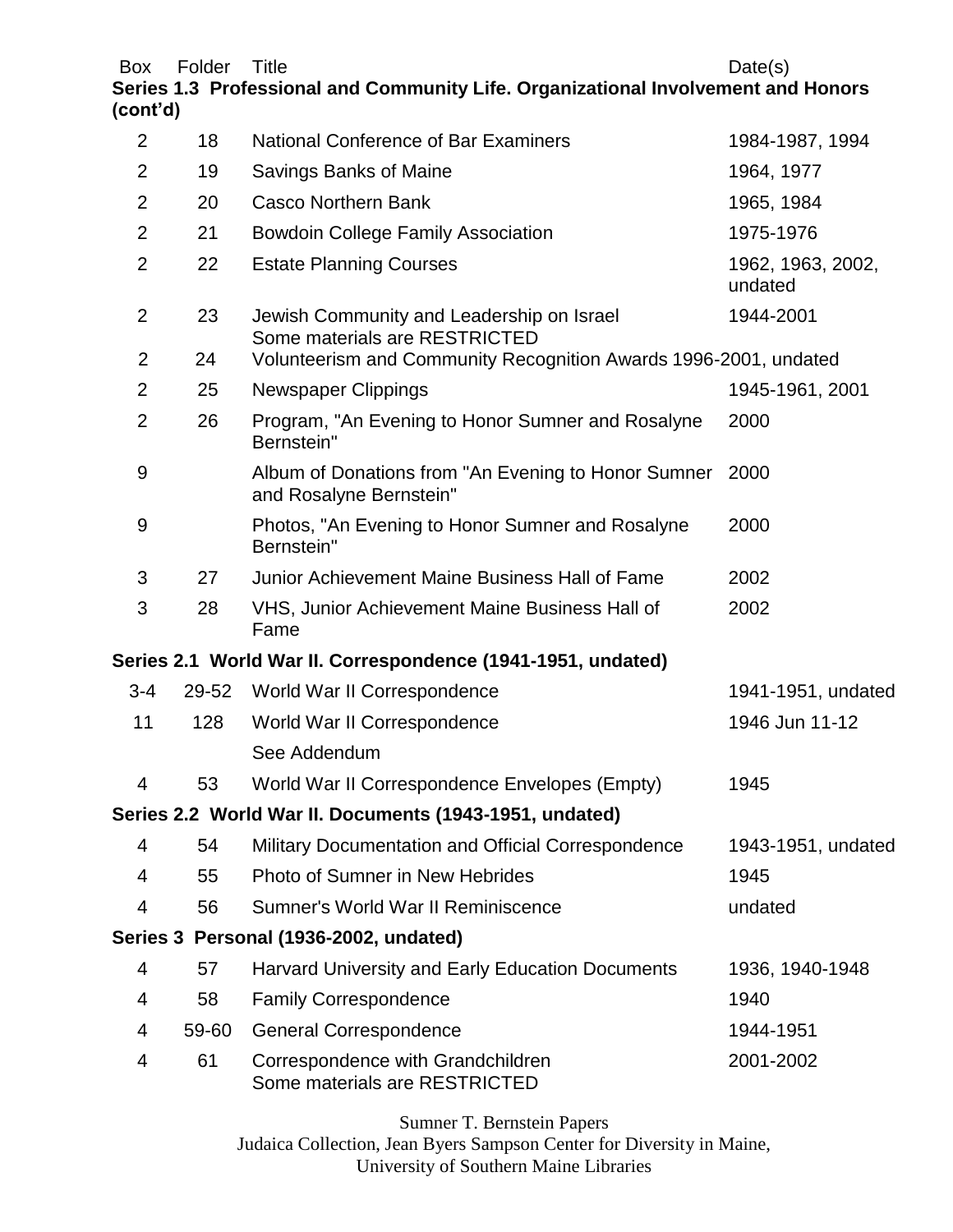| <b>Box</b> | Folder | Title                                                                          | Date(s)                      |
|------------|--------|--------------------------------------------------------------------------------|------------------------------|
|            |        | Series 3 Personal (cont'd)                                                     |                              |
| 5          | 62     | <b>Correspondence During Final Illness</b>                                     | 2002                         |
| 5          | 63     | <b>Power of Attorney Document</b>                                              | 1943                         |
| 5          | 64     | <b>Tax Return</b>                                                              | 1949                         |
| 5          | 65     | Safe Deposit Box Inventory                                                     | undated                      |
| 5          | 66     | VHS, WCSH News Clip on Maine Ballot Initiative for<br>"Death With Dignity Act" | 2000                         |
| 5          | 67     | <b>Tatersallers Discussion Group</b><br>Some materials are RESTRICTED          | 2001                         |
|            |        | <b>Series 3 Personal See Addendum</b>                                          |                              |
| 11         | 98     | "Birdbrain," a story by S.T. Bernstein for his<br>grandsons                    | undated                      |
| 11         | 99     | An untitled story by S.T. Bernstein for his<br>grandson Nicholas               | undated                      |
| 11         | 100    | "An Alphabet for Matthew"                                                      | undated                      |
| 11         | 101    | "Greetings HH and Norm Baby"                                                   | undated                      |
| 11         | 102    | "A special alphabet" for Rachel                                                | undated                      |
| 11         | 103    | "A special alphabet" for Zachary                                               | undated                      |
| 11         | 104    | "To my dear grandchildren, Nicholas, Rachel,<br>Zachary, and Matthew"          | undated                      |
| 11         | 105    | Memorandum from "Mr. Whisper" to Rachel,<br>Zachary, and Matthew               | 1995 Dec 04                  |
| 11         | 106    | Letter from Nicholas                                                           | 1995 Nov 22                  |
| 11         | 107    | "Dear Beth and Michael, Karla and Andy"                                        | 1988 Jan 29                  |
| 11         | 108    | "Dear Beth, Michael, and Andy"                                                 | 1975 Feb 13                  |
| 11         | 109    | Note and two poems by Nicholas from<br>Kinkaid Literary Magazine               | 2000 Jun 26                  |
| 11         | 110    | Two stories by Matthew                                                         | undated                      |
| 11         | 111    | "The Siege of Catland," a story by Zachary<br>[3 copies]                       | 1996 Sep 12                  |
| 11         | 112    | "My Interview with my Grandparents," by<br>Rachel                              | undated                      |
| 11         | 113    | A letter to "Mr. Whisper" from "Mr. Gemmy"                                     | undated                      |
| 11         | 114    | A letter to "Mr. Whisper" from Rachel                                          | 1995 Dec 04                  |
| 11         | 115    | Correspondence with Rabbi Liebman [2<br>copies]                                | 1940 Apr 08 - 1940<br>Apr 26 |
| 11         | 116    | Correspondence from S.T. Bernstein's<br>mother                                 | 1968 Apr 04 - 1976<br>May 03 |
| 11         | 117    | Papers pertaining to Israel Bernstein, S.T.<br>Bernstein's father              | 1953 May 09 -<br>1977 May 10 |
| 11         | 118    | Letter from Betsy Abrams                                                       | 1999 Jun 18                  |

Sumner T. Bernstein Papers

Judaica Collection, Jean Byers Sampson Center for Diversity in Maine, University of Southern Maine Libraries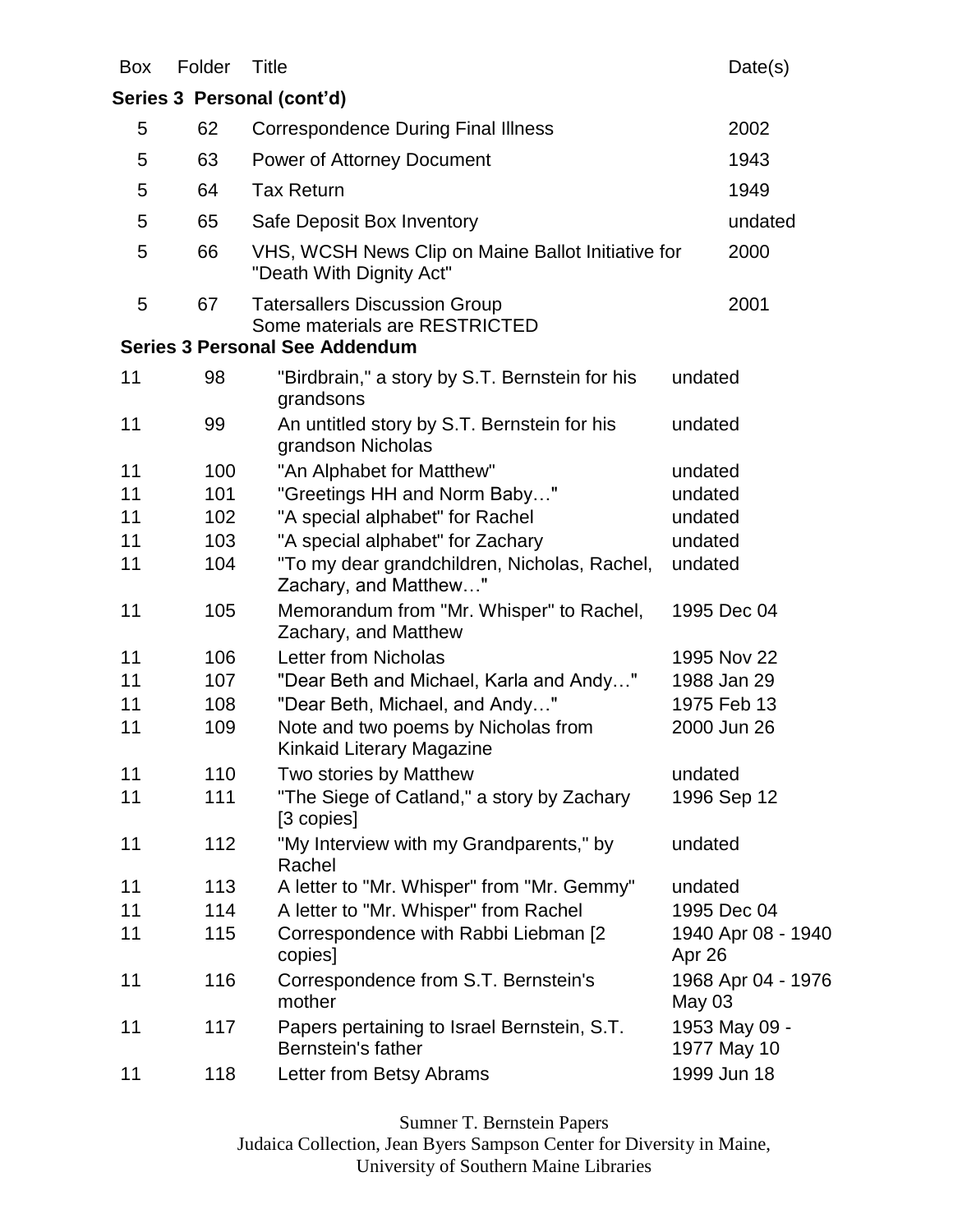| <b>Box</b> | Folder | Title                                                                                                                               | Date(s)                            |  |
|------------|--------|-------------------------------------------------------------------------------------------------------------------------------------|------------------------------------|--|
| 11         | 119    | Description of various University of Maine<br>School of Law scholarships                                                            | undated                            |  |
| 11         | 120    | American Jewish Tercentenary article, parts I<br>- IV                                                                               | 195[?] March 18 -<br>195[?] Apr 22 |  |
| 11         | 121    | List of doctors and hospitals                                                                                                       | undated                            |  |
| 11         | 122    | Correspondence with Sandra A. Hartford<br>regarding article about Bernstein's mother,<br>Rachel                                     | 1996 Jul 15 - Aug<br>28            |  |
| 11         | 123    | Letter from Bob Nelson                                                                                                              | undated                            |  |
| 11         | 124    | Letter from Harold E. Woodsum, Jr.                                                                                                  | 2002 May 23                        |  |
| 11         | 125    | Acknowledgment of \$250 Gift                                                                                                        | 2002 Apr 23                        |  |
| 11         | 126    | Letter from Nick and Jay                                                                                                            | undated                            |  |
| 11         | 129    | Letter from Elihu Berman to Israel Bernstein                                                                                        | 1948 Aug 17                        |  |
| 11         | 130    | Two stories and one letter from Israel<br><b>Bernstein</b>                                                                          | 1932 Jul 20 - 1947<br>Dec          |  |
| 11         | 131    | Two letters, from Congressman Robert Hale<br>and Mrs. Agnes Hale                                                                    | 1946 Mar 01                        |  |
| 11         | 132    | Letter from and response to Peter L. Murray                                                                                         | 1993 Feb 11 -<br>1993 Feb 15       |  |
| 11         | 133    | Card from "Tuffy"                                                                                                                   | undated                            |  |
| 11         | 134    | Plaque, "A cluttered desk is a sign of genius."                                                                                     | undated                            |  |
|            |        | Series 4 Posthumous (2001-2007)                                                                                                     |                                    |  |
| 5          | 68     | Obituary written by Rosalyne; Resume                                                                                                | 2001, 2002                         |  |
| 5          | 69     | <b>Obituary Clippings</b>                                                                                                           | 2002                               |  |
| 5          | 70     | Eulogies                                                                                                                            | 2002                               |  |
| 5          | 71     | Funeral Home Visitor's Book in Memory of Sumner                                                                                     | 2002                               |  |
| 5          | 72     | Audiocassette, Recording of Sumner Bernstein<br>Funeral                                                                             | 2002                               |  |
| 5          | 73     | Memorial Service, Bernstein, Shur, Sawyer and Nelson                                                                                | 2002                               |  |
| 6          | 74     | VHS, Memorial Service at Bernstein, Shur, Sawyer and<br>Nelson (and copy of Junior Achievement Maine<br>Business Hall of Fame 2002) | 2002                               |  |
| 10         |        | Maine State Legislature Memorium of Sumner                                                                                          | 2002                               |  |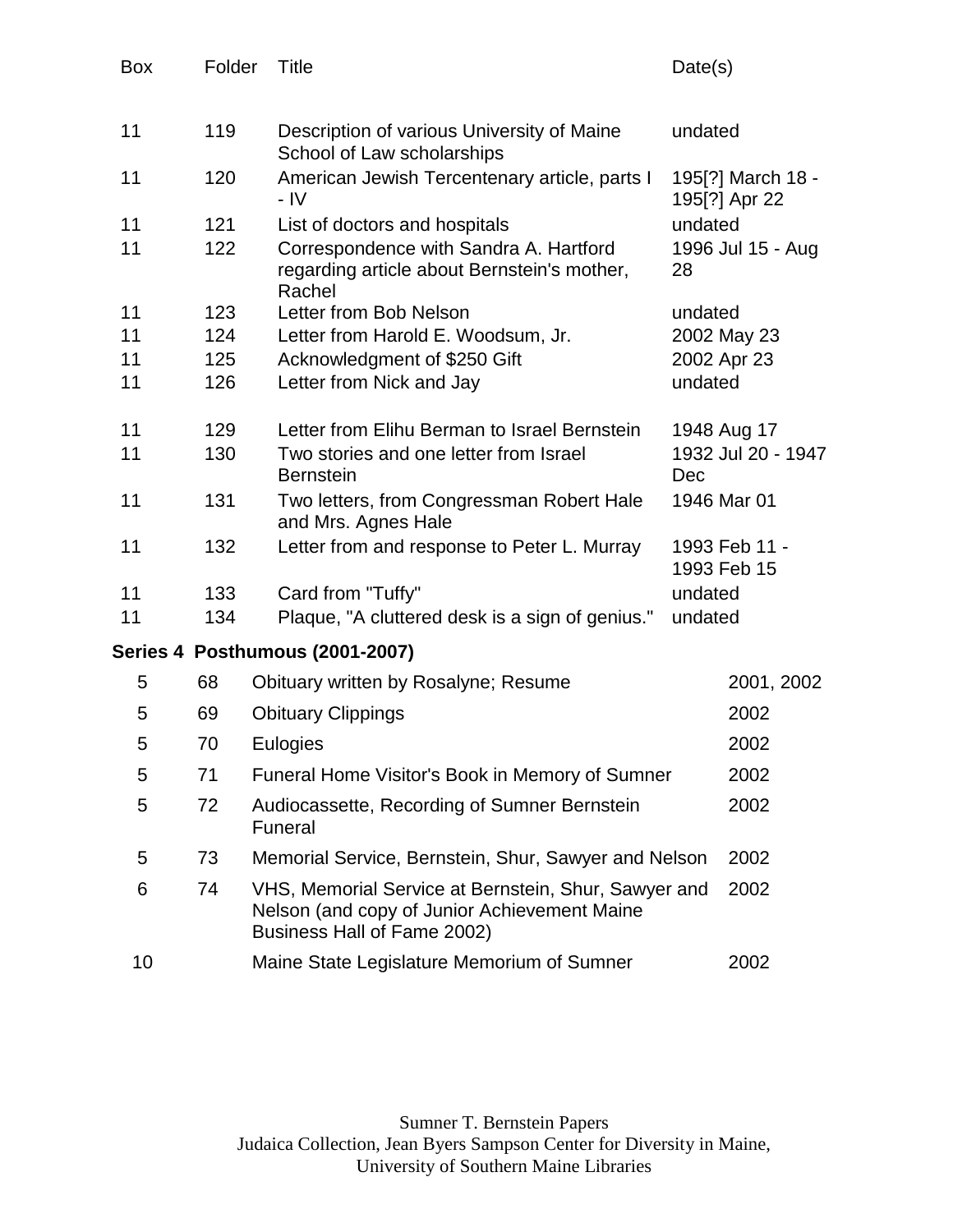# **Series 4 Posthumous (cont'd)**

| 10        |                            |         | <b>Portland City Council Declaration of Sumner</b><br><b>Bernstein Day</b>                                | 2002                        |
|-----------|----------------------------|---------|-----------------------------------------------------------------------------------------------------------|-----------------------------|
| 6         | 75                         |         | University of New England Recognition Award                                                               | 2002                        |
| 6         | 76                         |         | <b>Memorial Publications</b>                                                                              | 2002                        |
| 6         | 77                         |         | Tapes, Interview with Sumner Bernstein for Maine Bar<br>Journal 2002 August Issue                         | 2001                        |
| 10        |                            | Journal | Portraits of Sumner and Rosalyne for Maine Bar                                                            | 2001                        |
| 6         | 78                         | Sumner) | Book, Portraits of Courage, Voices of Hope, II: A<br>Photographic Essay of Cancer Survivors (Dedicated to | 2004                        |
| 6         | 79                         |         | Sumner T. Bernstein Professorship of Law, University<br>of Maine School of Law                            | 2004                        |
| 6         | 80                         |         | World Affairs Council of Maine, Sumner Bernstein<br>Forum for International Understanding                 | 2003-2007                   |
| $6 - 8$   | 81-92                      |         | Memorial Contributions and Letters of Condolence                                                          | 2002                        |
|           | <b>Series 5 Restricted</b> |         |                                                                                                           |                             |
| <b>FC</b> | 93                         |         | Items Removed from Remarks for Bernstein, Shur,<br>Sawyer and Nelson (Series 1.1, Folder 3)               | 1975, 1996, 2000            |
| <b>FC</b> | 94                         |         | Items Removed from The Maine State Bar Association<br>(Series 1.3, Folder 17)                             | 1959, 1976-2001,<br>undated |
| <b>FC</b> | 95                         |         | Items Removed from Jewish Community and<br>Leadership on Israel (Series 1.3, Folder 23)                   | 1944-2001                   |
| <b>FC</b> | 96                         |         | Items Removed from Correspondence With<br>Grandchildren (Series 3, Folder 61)                             | 2001-2002                   |
| FC        | 97                         |         | Items Removed from Tatersallers Discussion Group<br>(Series 3, Folder 67)                                 | 2001                        |
|           | <b>Series 6 Addendum</b>   |         |                                                                                                           |                             |
| 11        |                            | 98      | "Birdbrain," a story by S.T. Bernstein for his<br>grandsons                                               | undated                     |
| 11        |                            | 99      | An untitled story by S.T. Bernstein for his grandson<br><b>Nicholas</b>                                   | undated                     |
| 11        |                            | 100     | "An Alphabet for Matthew"                                                                                 | undated                     |
| 11        |                            | 101     | "Greetings HH and Norm Baby"                                                                              | Undated                     |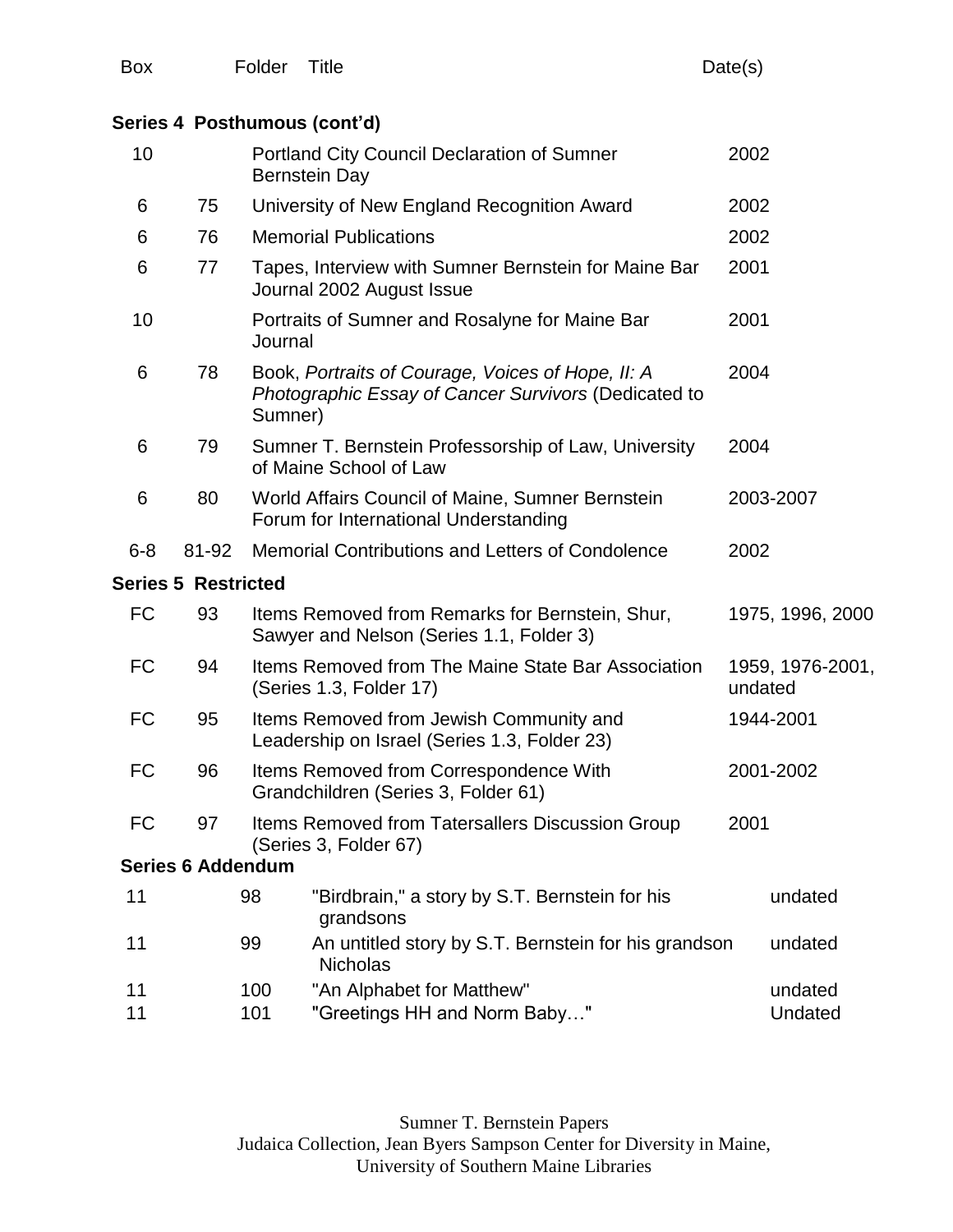|  | <b>Box</b> | Folder | Title | Date(s) |
|--|------------|--------|-------|---------|
|--|------------|--------|-------|---------|

# **Series 6 Addendum (cont'd)**

| 11 | 102 | "A special alphabet" for Rachel                                                              | undated                                  |
|----|-----|----------------------------------------------------------------------------------------------|------------------------------------------|
| 11 | 103 | "A special alphabet" for Zachary                                                             | undated                                  |
| 11 | 104 | "To my dear grandchildren, Nicholas, Rachel,<br>Zachary, and Matthew"                        | undated                                  |
| 11 | 105 | Memorandum from "Mr. Whisper" to Rachel,<br>Zachary, and Matthew                             | 1995 Dec<br>04                           |
| 11 | 106 | <b>Letter from Nicholas</b>                                                                  | 1995 Nov<br>22                           |
| 11 | 107 | "Dear Beth and Michael, Karla and Andy"                                                      | 1988 Jan<br>29                           |
| 11 | 108 | "Dear Beth, Michael, and Andy"                                                               | 1975 Feb<br>13                           |
| 11 | 109 | Note and two poems by Nicholas from Kinkaid<br>Literary Magazine                             | 2000 Jun<br>26                           |
| 11 | 110 | Two stories by Matthew                                                                       | undated                                  |
| 11 | 111 | "The Siege of Catland," a story by Zachary [3<br>copies]                                     | 1996 Sep<br>12                           |
| 11 | 112 | "My Interview with my Grandparents," by Rachel                                               | undated                                  |
| 11 | 113 | A letter to "Mr. Whisper" from "Mr. Gemmy"                                                   | undated                                  |
| 11 | 114 | A letter to "Mr. Whisper" from Rachel                                                        | 1995 Dec<br>04                           |
| 11 | 115 | Correspondence with Rabbi Liebman [2 copies]                                                 | 1940 Apr<br>08 - 1940<br>Apr 26          |
| 11 | 116 | Correspondence from S.T. Bernstein's mother                                                  | 1968 Apr<br>04 - 1976<br><b>May 03</b>   |
| 11 | 117 | Papers pertaining to Israel Bernstein, S.T.<br>Bernstein's father                            | 1953 May<br>09 - 1977<br>May 10          |
| 11 | 119 | Description of various University of Maine School of<br>Law scholarships                     | undated                                  |
| 11 | 120 | American Jewish Tercentenary article, parts I - IV                                           | 195[?]<br>March 18 -<br>195[?] Apr<br>22 |
| 11 | 121 | List of doctors and hospitals                                                                | undated                                  |
| 11 | 122 | Correspondence with Sandra A. Hartford regarding<br>article about Bernstein's mother, Rachel | 1996 Jul 15<br>- Aug 28                  |
| 11 | 123 | Letter from Bob Nelson                                                                       | undated                                  |
| 11 | 124 | Letter from Harold E. Woodsum, Jr.                                                           | 2002 May<br>23                           |
|    |     |                                                                                              |                                          |

Sumner T. Bernstein Papers

Judaica Collection, Jean Byers Sampson Center for Diversity in Maine, University of Southern Maine Libraries